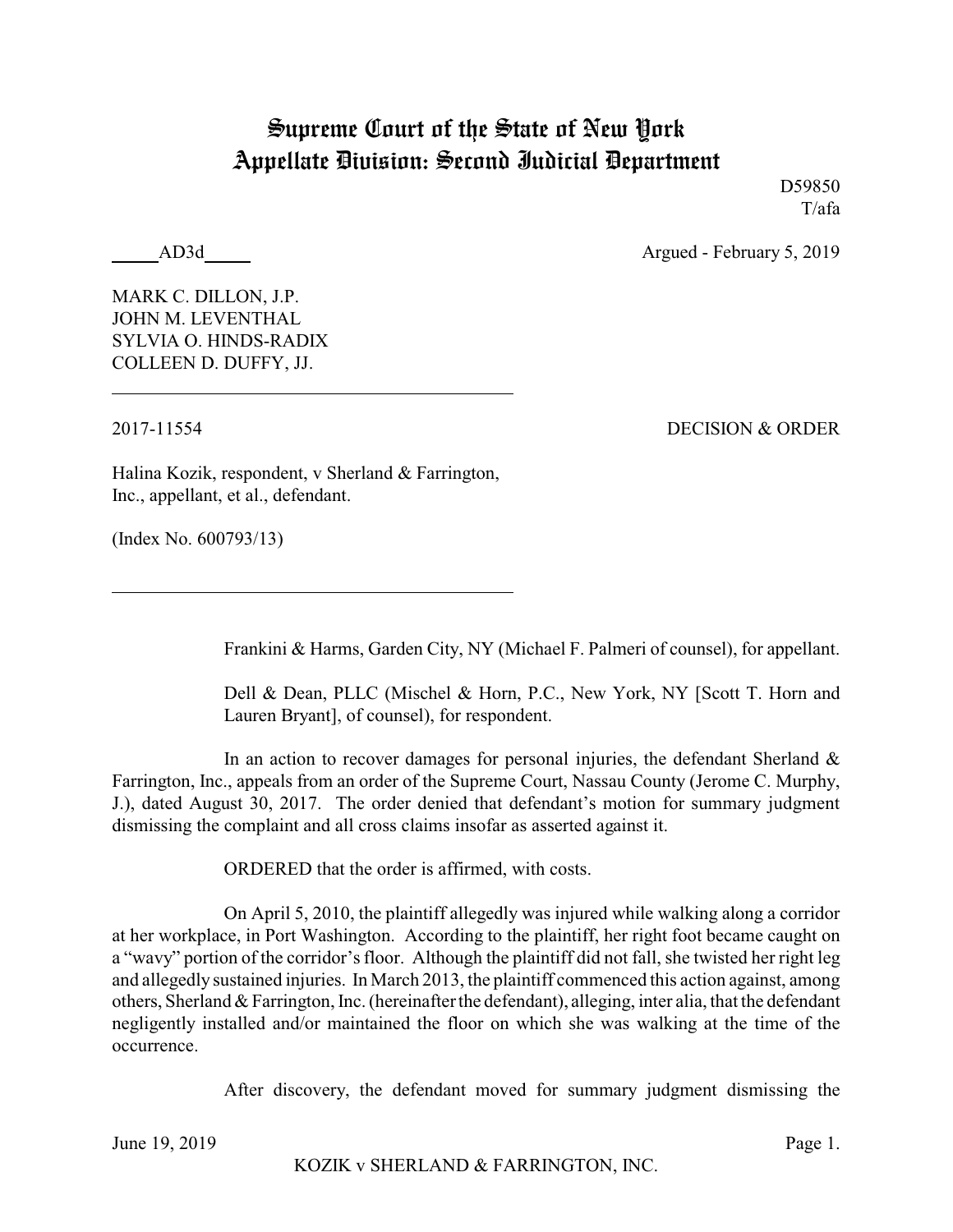complaint and all cross claims insofar as asserted against it, arguing, inter alia, that the alleged defect was trivial as a matter of law and, therefore, not actionable, and that the plaintiff did not know what caused her to fall. The Supreme Court denied the defendant's motion, and the defendant appeals.

"Ordinarily, a defendant moving for summaryjudgment in a trip-and-fall case has the burden of establishing that it did not create the hazardous condition that allegedly caused the fall, and did not have actual or constructive notice of that condition for a sufficient length of time to discover and remedy it. However, a defendant can make its prima facie showing of entitlement to judgment as a matter of law by establishing that the plaintiff cannot identify the cause of his or her fall without engaging in speculation" (*Mitgang v PJ Venture HG, LLC*, 126 AD3d 863, 863-864; *see Ash v City of New York*, 109 AD3d 854, 855). "[A] plaintiff's inability to identify the cause of the fall is fatal to the cause of action, because a finding that the defendant's negligence, if any, proximately caused the plaintiff's injuries would be based on speculation" (*Rivera v J. Nazzaro Partnership, L.P.*, 122 AD3d 826, 827; *see Mitgang v PJ Venture HG, LLC*, 126 AD3d at 864; *Ash v City of New York*, 109 AD3d at 855).

Here, the defendant failed to establish, prima facie, that the plaintiff did not know what caused her accident (*see Davis v Sutton*, 136 AD3d 731, 732). The plaintiff's deposition testimony, the transcript of which the defendant submitted in support of its motion, demonstrated the existence of a triable issue of fact as to whether she caught her foot and was injured as a result of a wavy condition on the floor.

In determining whether a defect is trivial, courts "must examine all of the facts presented, including the width, depth, elevation, irregularity and appearance of the defect along with the time, place and circumstance of the injury" (*Kavanagh v Archdiocese of the City of N.Y.*, 152 AD3d 654, 655 [internal quotation marks omitted]; *see Trincere v County of Suffolk*, 90 NY2d 976, 978). "[T]here is no 'minimal dimension test' or per se rule that a defect must be . . . a certain minimum height or depth in order to be actionable" (*Trincere v County of Suffolk*, 90 NY2d at 977). However, a defendant "may not be cast in damages for negligent maintenance by reason of trivial defects on a walkway, not constituting a trap or nuisance, as a consequence of which a pedestrian might merely stumble, stub his toes, or trip over a raised projection" (*Hutchinson v Sheridan Hill House Corp.*, 26 NY3d 66, 78 [internal quotation marks omitted]; *see Liebl v Metropolitan Jockey Club*, 10 AD2d 1006, 1006). A defendant seeking to dismiss a complaint on the basis of the trivial defect doctrine must make a prima facie showing that (1) "the defect is, under the circumstances, physically insignificant," and (2) "that the characteristics of the defect or the surrounding circumstances do not increase the risks it poses" (*Hutchinson v Sheridan Hill House Corp.*, 26 NY3d at 79).

Here, the evidence submitted by the defendant in support of its motion failed to establish, prima facie, that the alleged wavy condition of the floor on which the plaintiff caught her foot was trivial as a matter of law (*see Green v Price Chopper, Inc.*, 164 AD3d 478, 479; *Lomele v Chawla*, 161 AD3d 1144, 1145; *Sturm v Myrtle Catalpa, LLC*, 149 AD3d 1130, 1131).

Accordingly, we agree with the Supreme Court's determination denying the defendant's motion for summary judgment dismissing the complaint and all cross claims insofar as

June 19, 2019 Page 2.